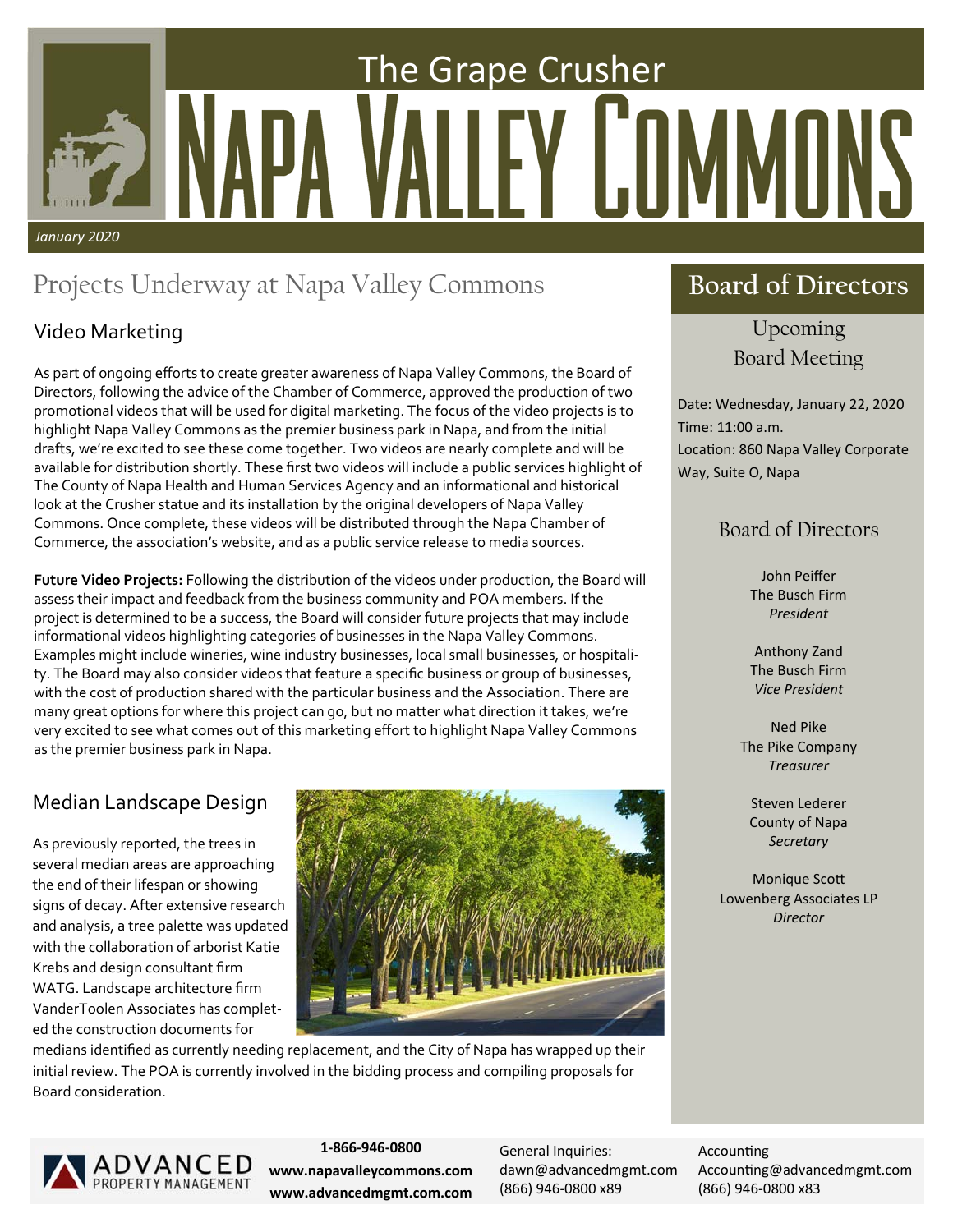*Napa Valley Commons Property Owners AssociaƟon NewsleƩer, Page 2* 

# Projects Underway at Napa Valley Commons Continued...

### Website Update Project—Media Needed!

The POA's website, www.napavalleycommons.com, has served the association well in providing key information about the property and its businesses, as well as providing a central point to access member accounts and documents. With ever‐changing and advancing technologies, our website has become somewhat dated in its features and usability. The goal is to recreate a simple but beautiful website that is user‐friendly, responsive to multiple device types and provides great accessibility to all. The Board reviewed the first "draft" of the website development at the November 12, 2019 Board meeting, providing edits and recommendations to make the website representative of all of the businesses that make up the Napa Valley Commons.

What we found during the review is a lack of media that highlights many of the businesses whose value cannot be seen from the exterior of a building. **THIS IS WHERE WE NEED YOUR HELP.**  We need pictures, video, or text descriptions that help highlight the wonderful value that your organization brings to Napa



A PERFECT BLEND OF WORK AND PLAY.

AMENTIES GALLERY SITE PLAN TENANTS/RETAILERS LIBRARY NEWS







ex of the Highway 29 and 221, signify<br>entrance into Napa Valley, Napa Valle

Tenants at Napa Valley Commons enjoy a sort and Spa, which offers a go

a list of Tenants and

Valley Commons. If you have media that you can share with us to help highlight your business on the Association's website, please contact our Principal Relationship Manager, Chris Waage, chris@advancedmgmt.com with any resources you can share.

### Crosswalks and Sidewalks

We're continuing to work toward the installation of five crosswalks and extending and connecting the existing sidewalks. Plans are complete for five crosswalks and phase one of the sidewalk improvements. The POA is actively in communication with contractors regarding these projects. These are very important projects for Napa Valley Commons as they directly impact pedestrian safety and ease of pedestrian movement. In addition to facilitating pedestrian movement for local businesses within the Commons, the sidewalks will ultimately allow pedestrian access to the Vista Point Park that features the iconic Grape Crusher Sculpture.



### Tree Care Program

Napa Valley Commons is home to more than 1,200 trees. The trees are a major feature at Napa Valley Commons and add significant visual appeal and value to our property.

Each year our trees are professionally evaluated by an arborist for proper trimming and care. For 2020, the tree care work is currently being evaluated, with the goal of completing the maintenance around February or March. As in times past, we will coordinate this work to have minimum impact on your business operations.

If you have any questions, concerns, or comments regarding tree care at Napa Valley Commons, please feel free to reach out to our project manager at Advanced Property Management, Johnathan Kaufman at 866‐946‐0800 x800 or by email at johnathan@advancedmgmt.com.



**1‐866‐946‐0800 www.napavalleycommons.com www.advancedmgmt.com.com**  General Inquiries: dawn@advancedmgmt.com (866) 946‐0800 x89

**Accounting** Accounting@advancedmgmt.com (866) 946‐0800 x83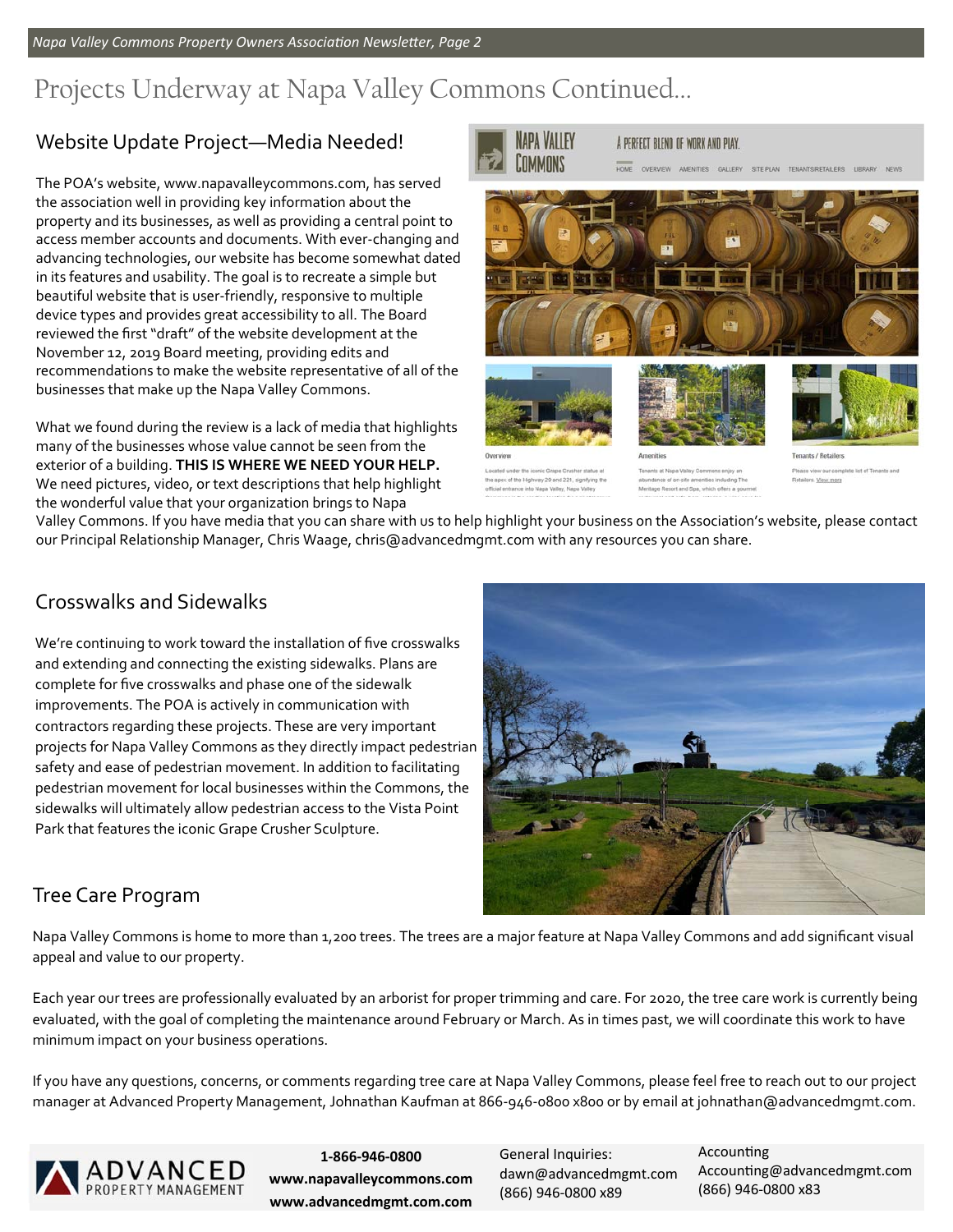*Napa Valley Commons Property Owners AssociaƟon NewsleƩer, Page 3* 

# Upcoming Chamber Events

January 31, 2020 - 131st Annual Awards Luncheon at the Westin Versa Hotel is one of the biggest and best events of the year and an outstanding opportunity to connect with some of the most influential businesses in Napa Valley. Napa Valley Commons will be well represented at this event and will be highlighted in all associated media. While this is a sold‐out event, we encourage property owners and businesses to attend in the future in support of local businesses and Napa Valley Commons.

**February 14, 2020** — Leads Over Lunch is one of the most popular connection events the Chamber produces. The bi‐monthly luncheon hosts up to 50 members at a local member restaurant. You'll hear a relevant member presentation and have an opportunity to give your own introduc‐ tion. Please bring your business cards and collateral. Leads Over Lunch is open to members and non‐members.

**February 20, 2020** — Business After Hours at Sky and Vine Rooftop Bar of the Archer Hotel is a bi‐monthly reception held at alternating Chamber member local venues such as wineries, restaurants, and occasionally, places of business. Events typically range from 75-120+ attendees, depending on location and time of year.

**May 22‐24, 2020** — Bottlerock is an iconic Napa event, drawing thousands into the community. If you haven't seen the lineup for 2020 yet, here it is:

## MUSIC . FOOD NAPA VALLEY WINE : BREW 2020 lineup is here! tickets on aale JANUARY 7 . 10AM PT **RED HOT CHILI PEPPERS . DAVE MATTHEWS BAND . STEVIE NICKS** MILEY CYRUS . KHALID . ANDERSON .PAAK MATOMALE . ZEDD . BRANDI CARLILE THE AVETT BROTHERS . JANELLE MONÁE . MAGGIE ROGERS . BLONDIE OF MONSTERS << MEN < MAREN MORRIS + EMPIRE << SUN + FOALS + TEGAN << SARA JIMMY EAT WORLD . MICHAEL FRANTI . SPEARHEAD . LOCAL NATIVES . FINNEAS IRATION • MILKY CHANCE • JON BELLION • MATT NATHANSON • AMOS LEE TRAMPLED BY TURTLES . CAAMP . THE BAND CAMINO . TURKUAZ . JERRY HARRISON . ADRIAN BELEW

MANDOLIN ORANGE - GRACE VANDERWAAL - VILLAGE PEOPLE - ERIC B. & RAKIM - MUNA HOBO JOHNSON & THE LOVEMAKERS . HAMILTON LEITHAUSER . RA RA RIOT . THE FRIGHTS . MAX JACK HARLOW - DIGABLE PLANETS - BIG FREEDIA - ABSOFACTO - RIPE - DJ Z-TRIP - MEG MYERS TWIN XL . ATLAS GENIUS . DLIVER RIOT . WHITE REAPER . DEVOTCHKA . REIGNWOLF . SLENDERBODIES ELIZA A THE DELUSIONALS = TESSA VIOLET = EVIE IRIE = KOTA THE FRIEND = UNCLE BLAZER + DJ ANGO worldte 99 NEIGHBORS . BLACK JOE LEWIS . THE HONEYBEARS . IN THE VALLEY BELOW . MADISON RYANN WARD . JJ WILDE LILY MEDLA . FULL MOONALICE THE THE REVUE . THE ALIVE . SMITH AND THELL . HEMBREE . BUFFALD GOSPEL RYLAND JAMES - ALMOST MONDAY - CHRIS PIERCE - PETER HARPER - PACIFIC RADIO - THE HADEN TRIPLETS OBSIDIAN SON - GRASS CHILD - SAM JOHNSON - SILVERADO PICKUPS - NAPA VALLEY YOUTH SYMPHONY

JaM MAY 22-24, 2020

# **UPCOMING EVENTS**



The Village at Vista Colina has a full schedule of events happening each week, with a wealth of cooking courses and other great experiences. We will highlight a few of the regular and major events below, but you can check out other events and details at: villagenapavalley.com/events

### **The Village Events at Vista Colina:**

**February 8 —** Cork Art Class

**February 9 —** Valentine's Day Cookie Decorating

**February 15 —** Valentine's Couples Cooking Class featuring G.H. Mumm

**February 21** — Sushi Making Class

**February 29 —** Terroir to Glass featuring Trinitas Cellars

Would you like to publish events happening in the Commons in this newsletter? Contact Chris Waage, chris@advancedmgmt.com to share the details.



**1‐866‐946‐0800 www.napavalleycommons.com www.advancedmgmt.com.com** 

General Inquiries: dawn@advancedmgmt.com (866) 946‐0800 x89

**Accounting** Accounting@advancedmgmt.com (866) 946‐0800 x83